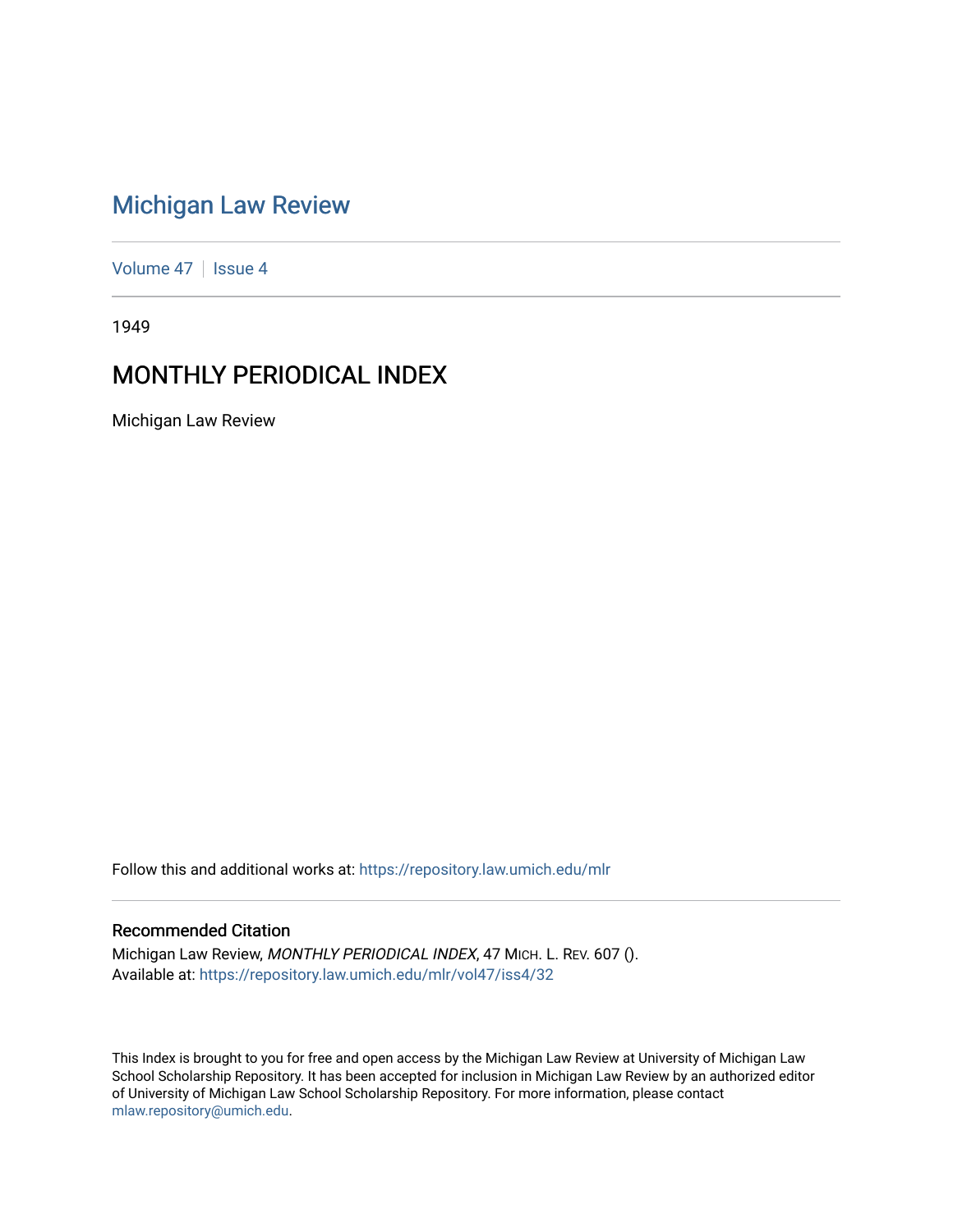# MONTHLY PERIODICAL INDEX

This department lists the *articles* and *comments* which appear in leading law reviews. The index embraces material published since the last issue of this REVIEW.

Limitations of space makes necessary the inclusion of only the longer and more important items: articles and comments. Accordingly, decision notes (except those over five pages in length), book reviews and biographical articles are excluded.

(a) indicates a leading article. Where the title of the article or comment is not selfexplanatory, an indication of its scope is added in brackets.

#### ADMINISTRATIVE LAW

 $\overline{1}$ 

Survey of New York law, 1947-1948. Administrative law. (a) Bernard Schwartz. 23 N.Y. Univ. L.Q. 601-619 (Nov.).

#### ADMIRALTY

Admiralty-workmen's compensation-is the general maritime jurisdiction under the Jones Act affected by the doctrine of local concern? 29 Boston Univ. L. Rev.  $116-125$ (Jan.).

# AIR LAW

See also *Carriers.* 

Airport approach zoning-a present need. (a) Gordon J. Wolf. 17 Univ. Cin. L. Rev. 327-342 (Nov.).

Ownership of airspace. (a) Robert A. Mace. 17 Univ. Cin. L. Rev. 343-368 (Nov.).

# ANTI-TRUST LAWS

See *Trade Restraints.* 

Anti-trust laws-price discrimination act -requisite competitive injury and burden of proof. 27 N.C. L. Rev. 126-134 (Dec.).

Mergers and the anti-trust laws: The Columbia Steel Case, the Supreme Court and a competitive economy 1947 term. (a) Sergei S. Zlinkoff and Robert C. Barnard. 97 Univ. Pa. L. Rev. 151-179 (Dec.).

Standards governing relief under section 4 of the Sherman Act. 97 Univ. Pa. L. Rev.  $234 - 251$  (Dec.).

#### APPEAL AND ERROR

Appeal and error: failure of proof, variance, direction of judgment by appellate courts. 36 Cal. L. Rev. 622-628 (Dec.).

#### APPEARANCE

Special appearance in New York. 34 Corn.  $L.Q. 230-238$  (Winter).

#### ARBITRATION

Case law of "free decision" in grievance arbitration. 62 Harv. L.Rev. 118-126 (Nov.).

Survey of New York law, 1947-1948. Arbitration. (a) Ludwig Teller. 23 N.Y. Univ. L.Q. 907-919 (Nov.).

#### **ASSIGNMENTS**

A proposal for strengthening the California statute concerning assignments for the benefit of creditors. *36* Cal. L. Rev. *586-596*  (Dec.).

## ATTORNEY AND CLIENT

Oral advocacy. (a) Frederick Bernays Wiener. 62. Harv. L. Rev. *56-75* (Nov.).

## BANKS AND BANKING

Allocation of risks in foreign remittance transactions: the commercial code, Article IV, Chapter II. 57 Yale L.J. 1426-1436 (Aug.).

Bank credit as value: the commercial code,

Article III. *57* Yale L.J. 1419-1426 (Aug.). Survey of New York law, 1947-1948. Banking and negotiable instruments. (a) Laurence P. Simpson. 23 N.Y. Univ. L.Q. 734-738 (Nov.).

# BILLS AND NOTES

Consideration in negotiable instruments: the commercial code, Article III, Sec. 501. *57* Yale L.J. 1408-1413 (Aug.).

#### **CARRIERS**

Survey of New York law, 1947-1948. Transportation law. (a) Arnold W. Knauth. 23 N.Y. Univ. L.Q. 640-644 (Nov.).

#### CIVIL SERVICE

Civil service: validity of loyalty tests for federal employees. *36* Cal. L. Rev. *596-606*  (Dec.).

# COMPARATIVE LAW

On interpretative theories: a comparative study in legislation. (a) Arthur Lenhoff. 27 Tex. L. Rev. 312.-335 (Jan.).

# CONFLICT OF LAWS

Survey of New York law, 1947-1948. Conflict of laws. (a) William Tucker Dean, Jr. 2.3 N.Y. Univ. L.Q. 591-600 (Nov.).

Conflict of laws-divorce-collateral attack on-divisibility of.  $27$  N.C. L. Rev. 134-141 (Dec.).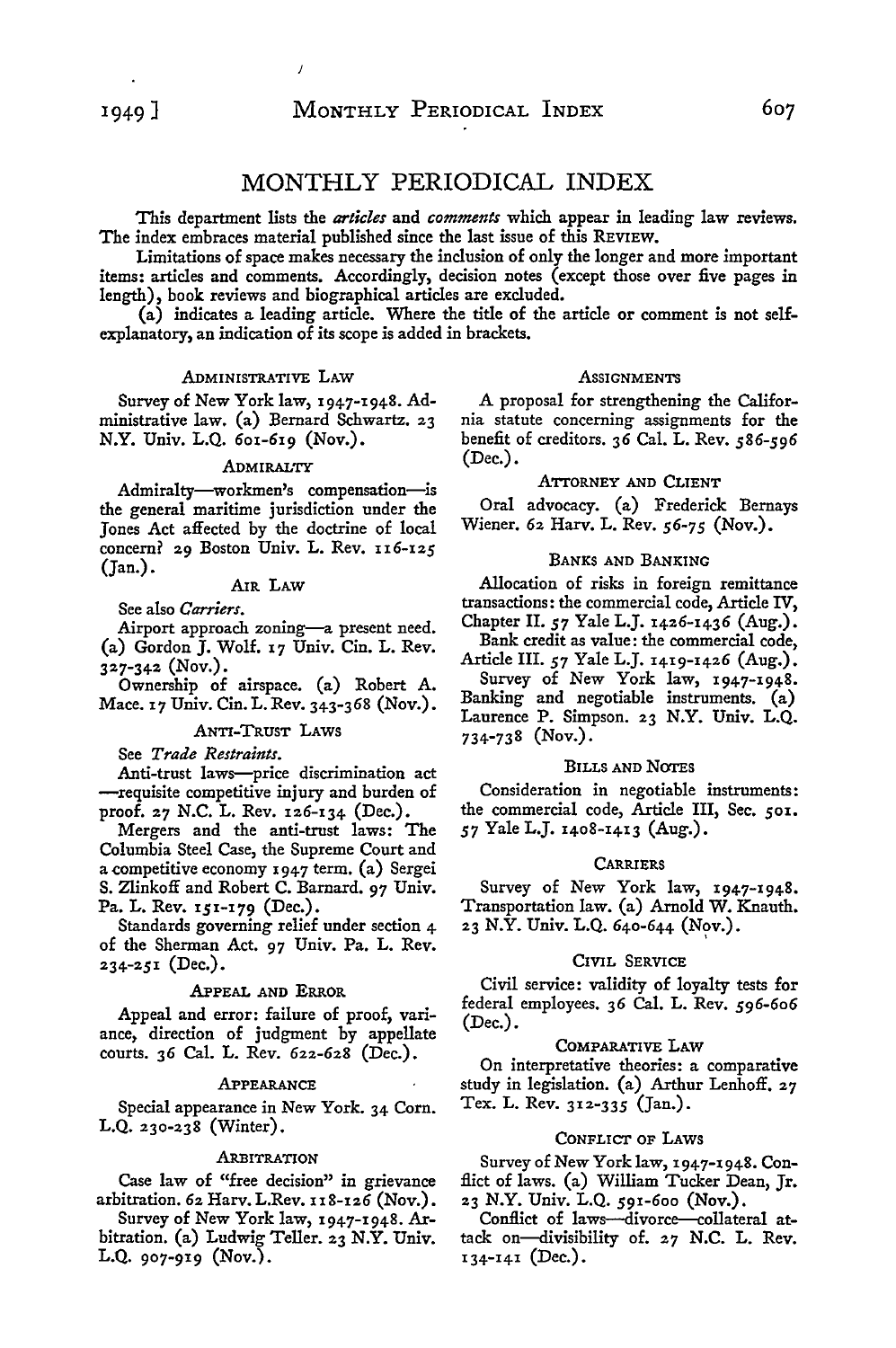$\mathcal{O}$ 

# CONSTITUTIONAL LAW

American constitutional government; The blueprint and the structure. (a) Owen J. Roberts. 29 Bost. Univ. L. Rev. 1-36 (Jan.).

Communism's challenge and the constitution. (a) Murray Cohen and Robert F. Fuchs. 34 Corn. L.Q. 182-219 (Winter).

Constitutional law-anti-lynching legislation. 47 Mich. L. Rev. 369-377 (Jan.).

Constitutional law: domestic relations: full faith and credit for foreign divorces. 34 Corn. L.Q. 263-270 (Winter).

Constitutional law--search and seizure without a warrant as incident to an arrest. 29 Bost. Univ. L. Rev. 140-145 (Jan.).

Constitutional law--state regulation of foreign and interstate commerce. 22 So. Cal. L. Rev. 38-41 (Dec.).

The constitutionality of federal criminal rule 20. (a) Lester B. Orfield, 34 Corn. L.Q. 129-154 (Winter).

Current constitutional law decisions of the United States Supreme Court. 22 So. Cal. L. Rev. 42-48 (Dec.).

Due process requirements of definiteness in statutes. 62 Harv. L. Rev. 77-87 (Nov.).

Free speech and free choice in representation elections: effect of Taft-Hartley Act, section 8(c). 58 Yale L.J. 165-176 (Dec.).

Governmental immunity from suit and liability in Texas. 27 Tex. **L. Rev.** 337-349 (Jan.).

International arbitration in Pan American developments. (a) Josef L. Kunz. 27 Tex. L. Rev. 182-214 (Dec.).

Judicial control of illegal search and seizure. 58 Yale L.J. 144-164 (Dec.).

Loyalty among government employees. (a) Thomas I. Emerson and David M. Helfeld. 58 Yale L.J. I-143 (Dec.).

Marriage and the freedom of religion. 22 So. Cal. L. Rev. 27-31 (Dec.).

National sovereignty and dominion over lands underlying the ocean. (a) Tom C. Clark. 27 Tex. L. Rev. 140-157 (Dec.).

Reorganization of the executive branch. 48 Col. L. Rev. 1211-1225 (Dec.).

State action reconsidered in the light of Shelley v. Kraemer. 48 Col. L. Rev. 1241- 1245 (Dec.).

Survey of New York law, 1947-1948. Constitutional law. (a) Ralph F. Bischoff. 23 N.Y. Univ. L.Q. *573-590* (Nov.).

# **CONTRACTS**

Contracts - breach of correspondence school contract-measure of damages. 34 Iowa L. Rev. 103-108 (Nov.).

Survey of New York law, 1947-1948. Contracts. (a) Francis J. Putman. 23 N.Y. Univ. L.Q. 721-727 (Nov.).

# CO-OPERATIVE ASSOCIATIONS

Co-operative apartment housing. 61 Harv. L. Rev. 1407-1427 (Sept.).

# **CORPORATIONS**

An "enlightened judgment" approach to rate of return. (a) Harrop A. Freeman. **61**  Harv. L. Rev. 1380-1405 (Sept.).

Corporate financing through the sale and lease-back of property: business, tax, and policy considerations. (a) William L. Cary. 62 Harv. L. Rev. 1-41 (Nov.).

 $Corporations — directions — application to$ newly created directorships of statutory provisions for filling vacancies. 47 Mich. L. Rev. 379-383 (Jan.).

Merger and consolidation in Iowa. 34 Iowa L. Rev. 67-82 (Nov.).

Survey of New York law, 1947-1948. Corporations. (a) Miguel A. De Capriles and Margaret P. Reichardt. 23 N.Y. Univ. L.Q. **747-753 (Nov.).** 

The evolution of limited liability in American industry: Massachusetts. (a) E. Merrick Dodd. 61 Harv. L. Rev. 1351-1379 (Sept.).

# Co-TENANCY

Joint tenancy in Iowa. (a) Leo E. Fitzgibbons. 34 Iowa L. Rev. 41-63 (Nov.).

#### **COURTS**

The extraordinary writs and the review of inferior court judgments. (a) B. Abbott Goldberg. 36 Cal. L. Rev. 558-581 (Dec.).

#### COVENANTS

See *Future Interests.* 

# CRIMINAL LAW AND PROCEDURE

The detainer: a problem in interstate criminal administration. 48 Col. L. Rev. 1190- 1211 (Dec.) .

Survey of New York law, 1947-1948. Criminal law and procedure. (a) J. Walter McKenna. 23 N.Y. Univ. L.Q. 645-653 (Nov.).

Res judicata in criminal cases. 27 Tex. L. Rev. 231-249 (Dec.).

Criminal law: first degree murder: dis-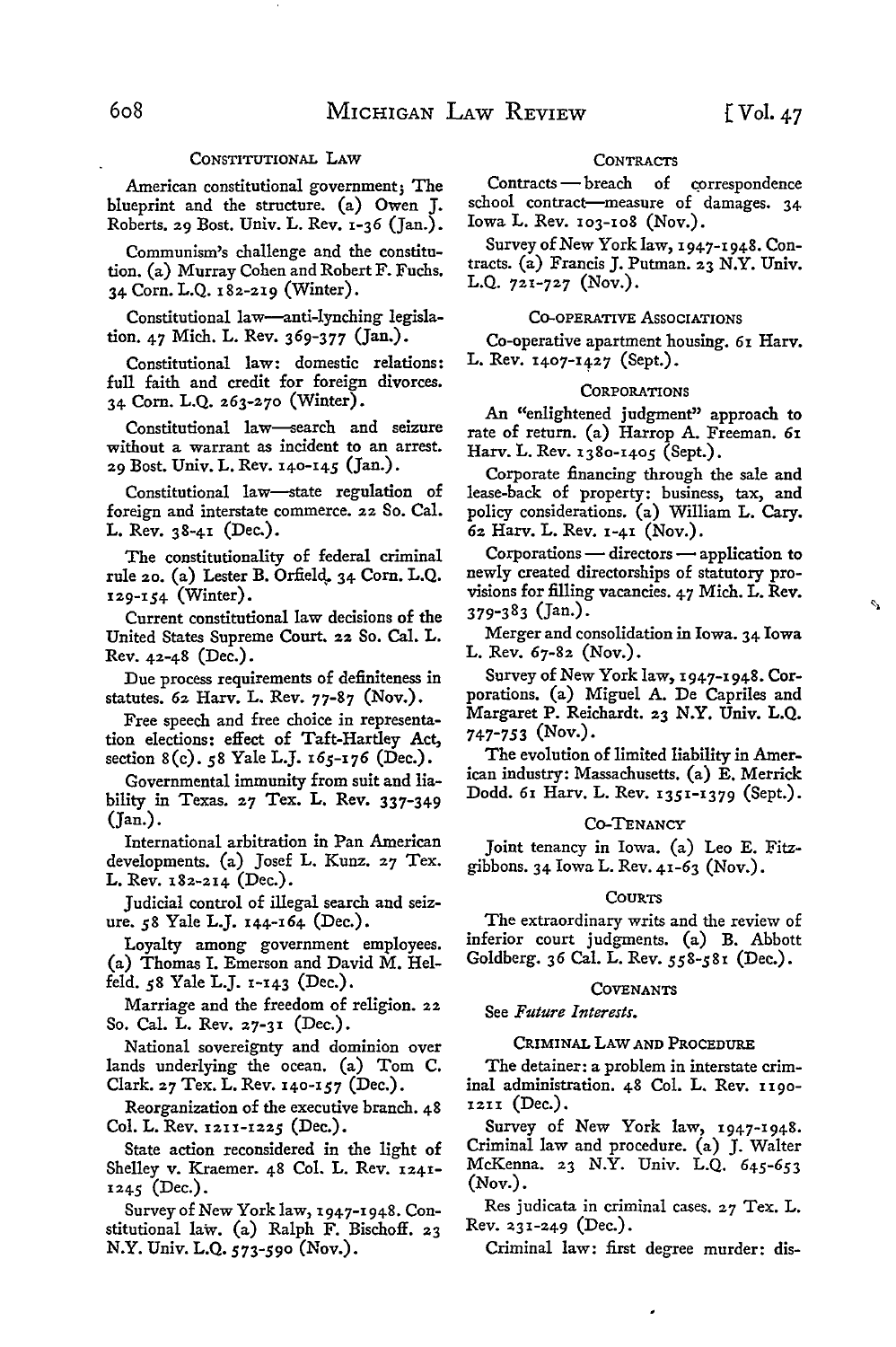cretion of jury to choose between life imprisonment and death penalty. 36 Cal. L. Rev. 628-634 (Dec.).

# **DIVORCE**

The utility of divorce recognition statutes in dealing with the problem of migratory divorce. (a) Maurice H. Merrill. 27 Tex. L. Rev. 291-3u (Jan.).

#### DOMESTIC RELATIONS

Domestic relations-statutory abolition of certain causes of action. 47 Mich. L. Rev. 383-391 (Jan.).

#### DOWER

The development of common law dower. (a) George L. Haskins. 62 Harv. L. Rev. 42- *55* (Nov.).

## ELECTION OF REMEDIES

Election of remedies: when is election irrevocable in contract-fraud situations? 36 Cal. L. Rev. 636-643 (Dec.).

# EQUITY

Survey of New York law, 1947-1948. Equity. (a) Sidney Post Simpson. 23 N.Y. Univ. L.Q. 837-849 (Nov.).

#### EVIDENCE

Photographic copies of business and public records as evidence. 34 Iowa L. Rev. 83-90 **(Nov.).** 

Proof of discovered peril by circumstantial evidence. 27 Tex. L. Rev. 375-379 (Jan.).

Survey of New York law, 1947-1948. Evidence. (a) Herbert Peterfreund. 23 **N.Y.**  Univ. L.Q. 894-906 (Nov.).

The "merger clause" and the parol evidence rule. 27 Tex. L. Rev. 361-375 (Jan.).

#### FEDERAL COURTS

Federal rule 43  $(a)$ -a decadent decade. 34 Corn. L.Q. 238-246 (Winter).

Jurisdiction of the federal courts under the United States Arbitration Act. 27 Tex. L. Rev. 218-231 (Dec.).

The law of fact: findings of fact under the federal rules. 61 Harv. L. Rev. 1434-1444 (Sept.).

#### FIXTURES

Fixtures and the real estate mortgagee. (a) Robert Kratovil. 97 Univ. Pa. L. Rev. 180-219 (Dec.).

### FRAUD

Tax: fraud-a reappraisal. (a) George B.

Lourie and Arnold R. Cutler. 29 Boston Univ. L. Rev. 79-97 (Jan.).

#### FUTURE INTERESTS

Future interests: remainders and reversions in trust: New York rule against perpetuities. 34 Corn. L.Q. 270-274 (Winter).

Restrictions on the use of land: conditions subsequent and determinable fees. {a) Howard R. Williams. 27 Tex. L. Rev. 158-181 (Dec.).

Some perpetuities under the Pennsylvania Estates Act of 1947. 97 Univ. Pa. L. Rev. 263-270 (Dec.).

Survey of New York law, 1947-1948. Future Interests. (a) Russell D. Niles. 23 N.Y. Univ. L.Q. 785-792 (Nov.).

# HOUSING

Survey of New York law, 1947-1948. Public housing, planning and conservation. (a) Herman D. Hillman. 23 N.Y. Univ. L.Q. 635- 639 (Nov.).

# INSURANCE

Insurable interest in property: a socioeconomic reevaluation of a legal concept. (a) Bertram Harnett and John V. Thornton. 48 Col. L. Rev. 1162-1188 (Dec.).

Liability of insurer for failure to settle suit. 62 Harv. L. Rev. 104-u8 (Nov.).

Power of unauthorized agents to make binding modifications of insurance policies. 62 Harv. L. Rev. 87-93 (Nov.).

Survey of New York law, 1947-1948. Insurance. (a) William F. Johnson. 23 N.Y. Univ. L.Q. 754-761 (Nov.).

# INSURANCE

Apportionment of losses between ''blanket" and "specific" insurance policies. (a) Albert Ehrenzweig, Sr. and Albert (A.) Ehrenzweig, Jr. 36 Cal. L. Rev. *582-585* (Dec.).

# INTERNATIONAL LAW AND AFFAIRS

See also *United Nations.* 

Postwar nationalization of foreign property in Europe. (a) Nicholas R. Doman. 48 Col. L. Rev. 1125-1161 (Dec.).

Sovereign immunity for commercial instrumentalities of foreign governments. *5* **8**  Yale L.J. 176-182 (Dec.).

The Corfue Channel case: the international court of justice bids for expanded jurisdiction. 58 Yale L.J. 187-194 (Dec.).

The economic cooperation act of 1948. (a) Walter S. Surrey. 36 Cal. L. Rev. *509-557*  (Dec.).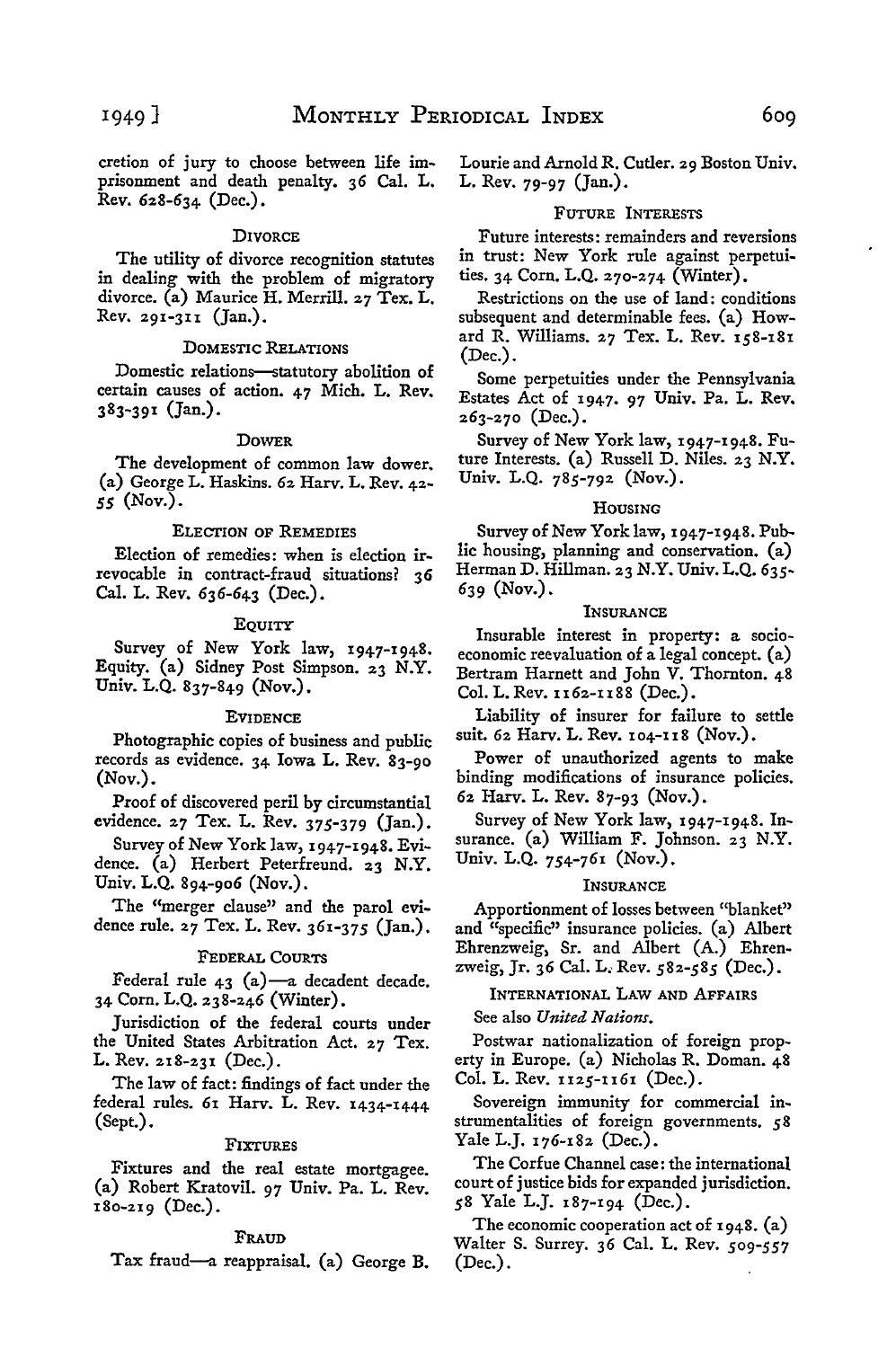# JUDGMENTS -

Judgments-collateral estoppel--effect of a determination by a court of limited jurisdiction. 34 Iowa L. Rev.  $111-117$  (Nov.).

#### LABOR LAW

# See also *Constitutional Law.*

Government seizures in labor disputes. (a) Bertram F. Willcox and Elizabeth Storey Landis. 34 Corn. L.Q. 155-181 (Winter).

Labor law-fair labor standards actovertime premiums and regular rate of pay. 34 Iowa L. Rev. u7-121 (Nov.).

Legislative shackles on featherbedding practices. 34 Corn. L.Q. 255-263 (Winter).

The declaratory judgment in the settlement of labor disputes. 48 Col. L. Rev. 1225- 1233 (Dec.).

The Taft-Hartley act and union political contributions and expenditures. (a) Joseph E. Kallenbach. 33 Minn. L. Rev. 1-26 (Dec.).

# LANDLORD AND TENANT

Survey of New York law, 1947-1948. Landlord and tenant. (a) Arad Riggs. 23 N.Y. Univ. L.Q. 780-784.

# **LEGISLATION**

See *Statutes* 

# LIBEL AND SLANDER

Defamation by radio: a reconsideration. (a) R. C. Donnelly. 34 Iowa L. Rev. 12-40 (Nov.).

#### LoCAL GOVERNMENT

Survey of New York law, 1947-1948. Local government. (a) William Miller. 23 N.Y. Univ. L.Q. 620-629 (Nov.).

# MARRIAGE AND DIVORCE

See also *Divorce.* 

Survey of New York law, 1947-1948. Family relations and persons. (a) Paul W. Tappan. 23 N.Y. Univ. L.Q. 860-864 (Nov.).

#### **MORTGAGES**

Survey of New York law, 1947-1948. Mortgages. (a) Godfrey E. Updike. 23 N.Y. Univ. L.Q. 793-797 (Nov.).

# MOTOR CARRIERS

See *Carriers.* 

NEGOTIABLE INSTRUMENTS See *Banks and Banking, Bills and Notes.* 

# **NEGROES**

An appraisal of the legal tests used to determine who is a Negro. 34 Corn. L.Q. 246- *255* (Winter).

# OIL AND GAS

Liability in Texas for wrongful drainage of oil and gas. 27 Tex. L. Rev. 349-360 (Jan.).

#### PARTIES

Non-parties' right of appeal in civil cases. 48 Col. L. Rev. 1233-1241 (Dec.).

#### PARTNERSHIP

Survey of New York law, 1947-1948. Agency and partnership. (a) James E. Denning. 23 N.Y. Univ. L.Q. 728-733 (Nov.).

#### PATENTS

Patent law-patentability as affected by the law of nature rules-the Kalo doctrine. 47 Mich. L. Rev. 391-401 (Jan.).

A new judge tries his first patent case. (a) Harold R. Medina. 34 Corn. L.Q. 220-226 (Winter).

Price fixing through patent licensing-a bastion is undetermined. 61 Harv. L. Rev. 1427-1434 (Sept.).

#### PERSONAL PROPERTY

Survey of New York law, 1947-1948. Personal property. (a) Robert L. Klein. 23 N.Y. Univ. L.Q. 765-771 (Nov.).

# PERSONS

See *Marriage and Divorce.* 

# PLEADING

Theory of pleading: a survey including the federal rules. (a) William Wirt Blume. 47 Mich. L. Rev. 297-340 (Jan.).

# PRACTICE AND PROCEDURE

Survey of New York law, 1947-1948. Civil remedies and procedure. (a) Leonard S. Saxe. 23 N.Y. Univ. L.Q. 867-893 (Nov.).

# PRINCIPAL AND AGENT

See *Partnership.* 

# PUBLIC UTILITIES

Survey of New York law, 1947-1948. Public utilities. (a) Frank H. Towsley. 23

# N.Y. Univ. L.Q. 630-634 (Nov.).

RAILROADS

See *Carriers.* 

# REAL PROPERTY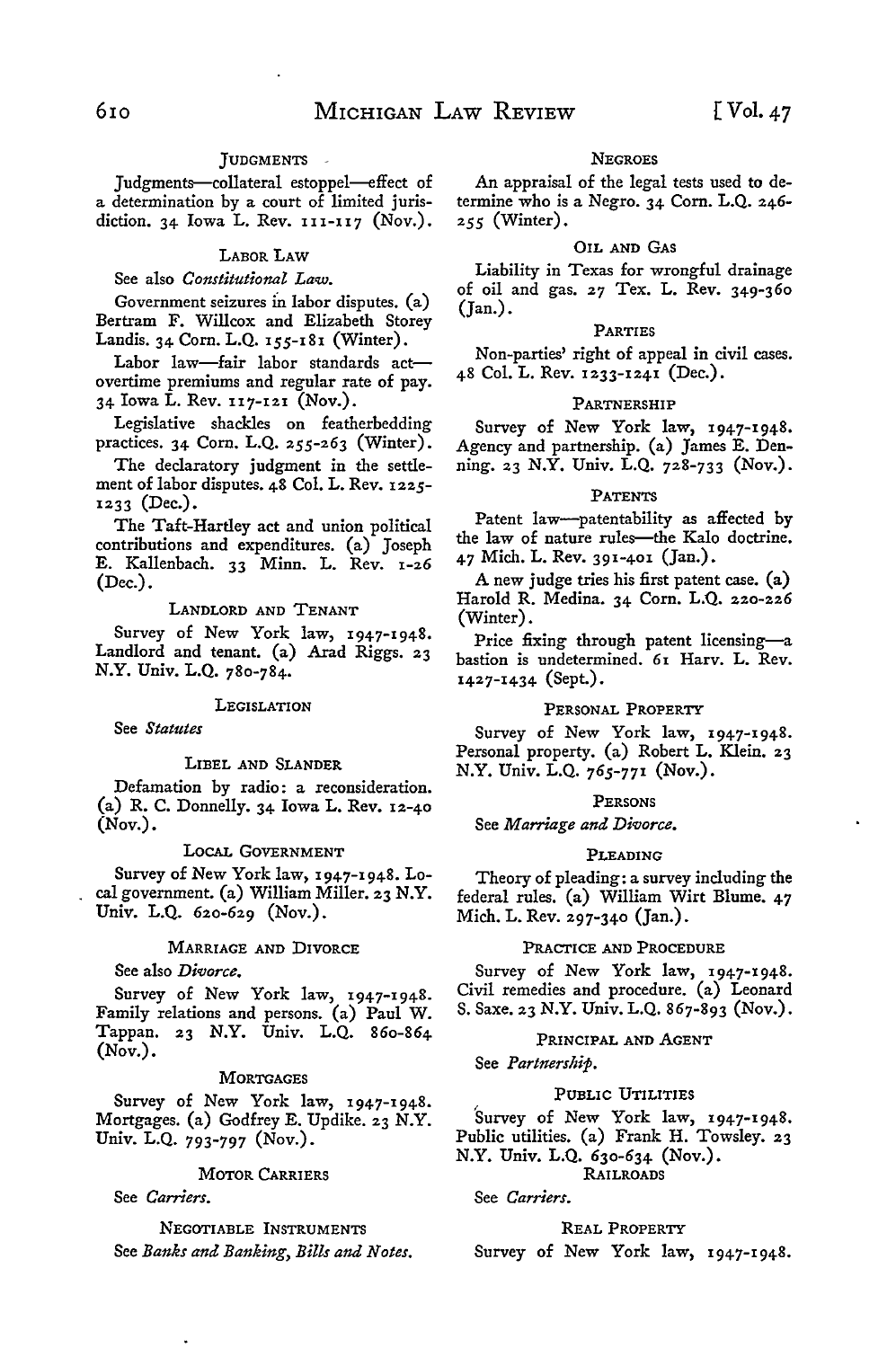Real property. (a) Elmer M. Million. 23 N.Y. Univ. L.Q. 772-779 (Nov.).

# RENT CONTROL

Rent reduction laws. (a) John W. Willis. 22 So. Cal. L. Rev. 16-23 (Dec.).

#### **RESCISSION**

Rescission at law and in equity. 36 Cal. L. Rev. 606-619 (Dec.).

## SALES

Sales-liability of manufacturer to remote vendee for breach of warranty-"privity of warranty." 29 Bost. Univ. L. Rev. 107-116 (Jan.).

Negotiability of conditional sales contracts: the consumer and Article III of the commercial code. *57* Yale L.J. 1414-1419 Aug.).

Warranties of kind and quality under the uniform revised sales act. *57* Yale L.J. 1389- 1407 (Aug.).

Remedies for total breach of contract under the uniform revised sales act. *57* Yale L.J. 1360-1388 (Aug.).

On the difficulties of codifying commercial law. (a) Grant Gilmore. *57* Yale L.J. 1341- 1359 (Aug.).

Survey of New York law, 1947-1948. Sales. (a) Lea Spring. 23 N.Y. Univ. L.Q. 739-743 (Nov.).

# STARE DECISIS

The God in the machine: a study in precedent. (a) C. A. Peairs, Jr. 29 Bost. Univ. L. Rev. 37-78 (Jan.).

#### STATUTES

Legislation. 33 Minn. L. Rev. 27-54 (Dec.).

On interpretative theories: a comparative study in legislation. (a) Arthur Lenhoff. 27 Tex. L. Rev. 312-335 (Jan.).

#### SURETYSHIP

Survey of New York law, 1947-1948. Suretyship. (a) John Henry Merryman. 23 **N.Y.** Univ. L.Q. 744-746 (Nov.).

# TAXATION

Current federal tax problems. 22 So. Cal. L. Rev. 99-114 (Dec.).

Deductibility of non-business legal expenses from gross income. 97 Univ. Pa. L. Rev. 251-263 (Dec.).

i,

Situs of intangibles for property taxes. 17 Univ. Cin. L. Rev. 382-387 (Nov.).

Survey of New York law, 1947-1948. State and local taxation. (a) Henry S. Sellin. 23 N.Y. Univ. L.Q. 657-672 (Nov.).

Tax fraud-a reappraisal. (a) George B. Lourie and Arnold R. Cutler. 29 Bost. Univ. L. Rev. 79-97 (Jan.).

Tax planning for estates. [A Symposium.] 27 N.C. L. Rev. 2-123 (Dec.).

Introduction to tax planning for estates. (a) Charles L.B. Lowndes. Pp. 2-17.

Amendments of the Revenue Act of 1948. (a) R. C. Vaughn. Pp. 18-42.

Life insurance and the federal estate tax. (a) Albert R. Menard. Pp. 43-57.

Estate taxation of powers of appointment. (a) Benjamin S. Horack. Pp. 58-68.

Tax savings by means of charitable gifts. (a) Henry Brandis, Jr. Pp. *69-75.* 

Income tax precautions. (a) Richard E. Thigpen. Pp. 76-80.

Contracts for the purchase of property or of an interest in a business from a decedent's estate. (a) Winfield Blackwell. Pp. 81-93.

Provision for payment of death taxes. (a) Albert W. Kennon, Jr. Pp. 94-113.

Planning for North Carolina death and gift taxes. (a) William J. Adams, Jr. Pp. u4-123.

The federal estate tax and discretionary powers to invade corpus or accumulate income. 97 Univ. Pa. L. Rev. 221-234 (Dec.).

#### TITLES

Limitations of actions affecting titles to real estate--examination of titles-effect of laws of Minnesota 1947, Chapter 118. 33 Minn. L. Rev. 54-66 (Dec.).

The current status of tax titles: remedial legislation v. due process. 62 Harv. L. Rev. 93-104 (Nov.).

#### TORTS

Tort liability of the state: the federal tort claims act and the crown proceedings act. (a) Harry Street. 47 Mich. L. Rev. 341-368 (Jan.).

The God in the machine: a study in precedent. (a) C. A. Peairs, Jr. 29 Bost. Univ. L. Rev. 37-78 (Jan.).

Survey of New York law, 1947-1948. Torts. (a) Paul D. Kaufman. 23 N.Y. Univ. L.Q. 850-859. (Nov.).